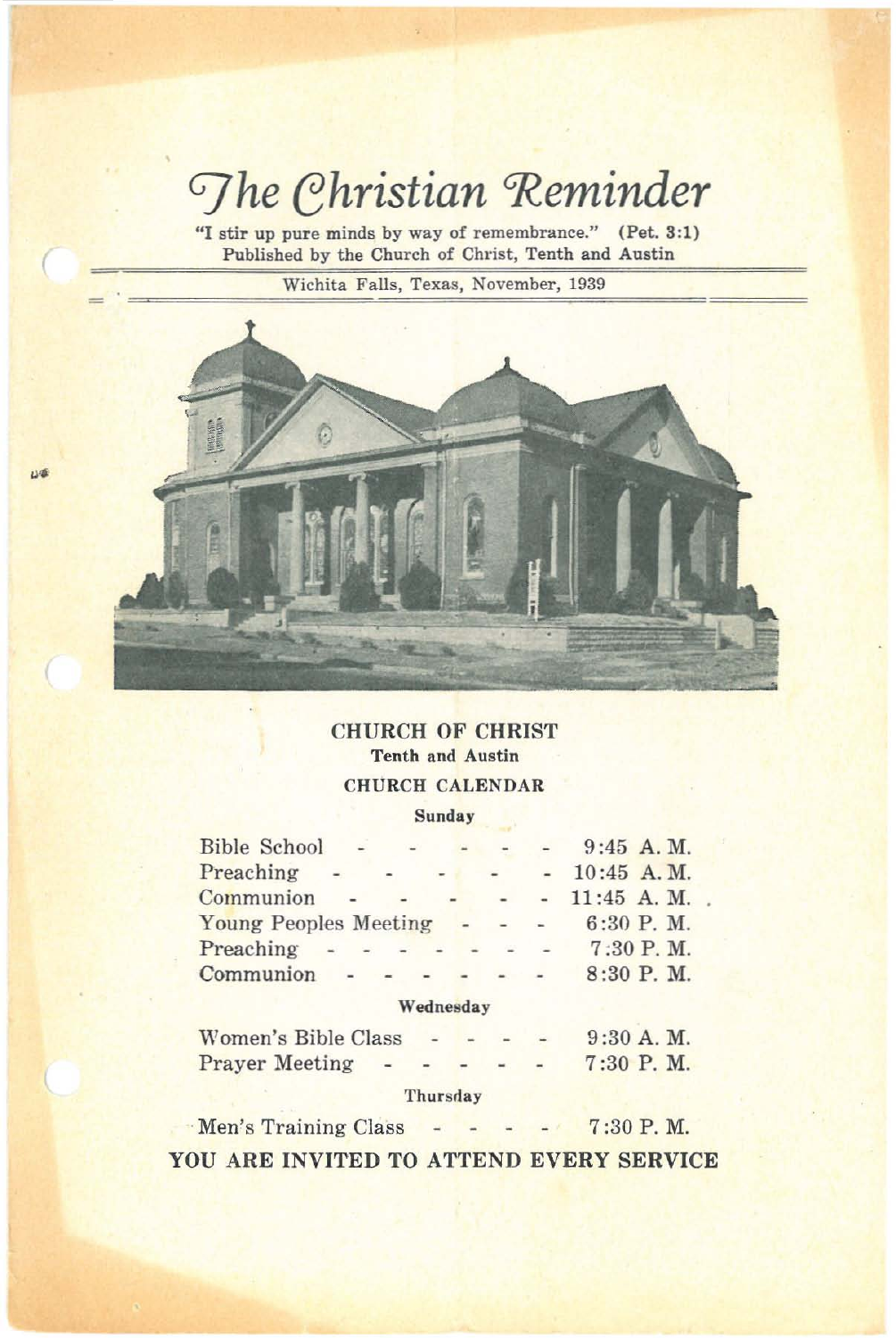# *The Christian Reminder Published Monthly by c;hurch* of *c;hrist*



*Robert* C. *Jones.* Editor

#### TWELVE MONTHS

During the last twelve months one hundred and sixty-nine new members have been added to this congregation. Eighty-one were baptized. In addition to this number several members who were out of duty have been restored.

Our contribution for the last twelve months was \$10,707.58 an average of 892.30 per month.

Average attendance for the Sunday morning bible classes has been about five hundred.

Average attendance for the Women's weekly bible class was one hundred and fifteen for October.

Average attendance for the Wednesday evening service for the last few months has been about two hundred.

All the space in the auditorium and the annex is filled on Sunday morning, we have room for two hundred more on<br>Sunday night.

The church is doing a wonderful work considering the lack of room in our old huildings. Let us do all we can to make the work better, and we'll have a new building in 1941 then greater things for God can be done in this city.

Our goal is \$1,000.00 per month, six hundred for the Sunday morning bible classes, one hundred and fifty for the Women's bible class, two hundred and fifty for the Wednesday evening service, and a full house on Sunday night.

#### LECTURESHIP AT THRIFT

You are invited to attend a biblical and historical lectureship at the church of Christ in Thrift, Texas at 7:30 each evening from Nov. 6th to Nov. lOth. Five lectures on the Bible and the Church will be delivered by Robt. C. Jones.

#### LECTURESHIP AT SEYMOUR

From Nov. 13th to 17th. the church at Seymour, Texas will conduct a lectureship with twenty four gospel preachers appearing on the program. Services be. gin at 9:30 a. m., 3:00 p. m. and 7:30 p. m. Brother J. D. Rothwell is the minister for the church at Seymour.

#### SPARKS OF TRUTH

The world is looking for the man who can do something, not for the man who can explain why he didn't.

You may succeed when others have lost faith in you, but never when you have lost faith in yourself.

A handful of christianity on Monday is worth more than a car load of empty profession on Sunday.

Listen to some incessant talkers, and you will know that practice does not make perfect.

A persons mind should be narrow enough to shut out everything but truth, and broad enough to accept all truth.

It is a sin to be a hinderer, he who makes it harder for others to succeed is doing the work of the devil.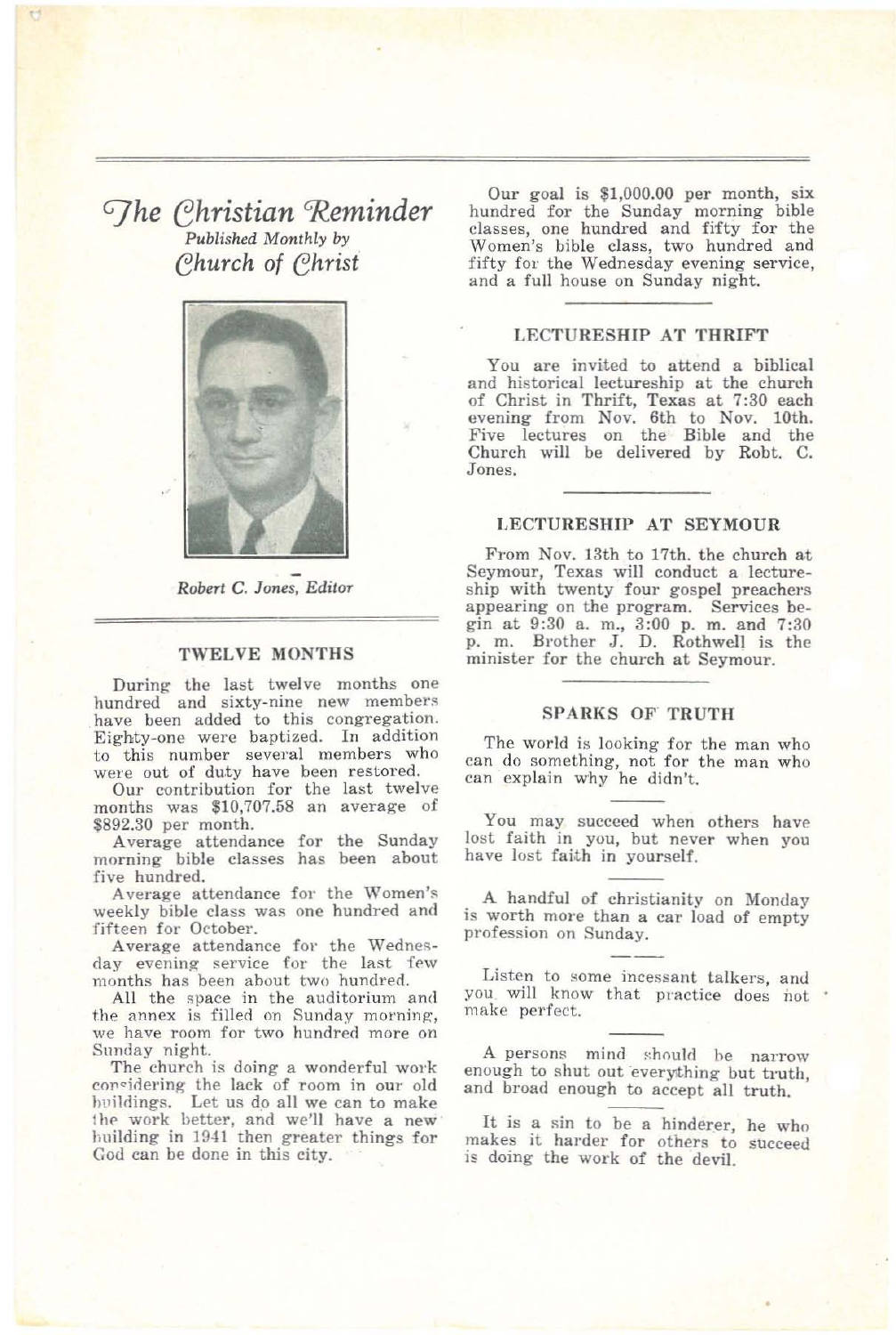#### NEW MEMBERS

w. L. McCollum, 1302 Travis John V. Rogers, 1653 Huff Mrs. John V. Rogers, 1653 Huff Mrs. L. F. Smith, 2113 Holliday Thomas Steele, 2705 Ave. Q Mrs. Clyde Brown, 2707 Ave. K Bonnie Davis, 1608 Grant Louise Foster, 1006 Eighth Dorothy Poindexter, 1301 Austin Jane Feightner, 1301 Austin

#### WHICH?

There are two classes of people in .the world-the righteous and the wicked. You belong to one of these two classes. WHICH?

There are two rulers in this world-God and Satan. You are serving under one of these two rulers. WHICH?

There are two roads which lead through time to eternity-the broad and the narrow road. You are walking in one of these two roads. WHICH?

There are two ways of beginning the day-with prayer or without prayer. You begin the day in one of these two ways. WHICH?

There are two ways of spending the Lords Day-in obedience or in disobedience. You spend the Lords Day in one of these two ways. WHICH?

There are two deaths which people die -some "die in the Lord," others "die 10 their sins." You will die one of these two deaths, WHICH?

There are two places to which people go-heaven and hell. You will go to one of these two places. WHICH?

## WHAT ARE YOU?

An attender or an absentee? A pillar or a sleeper? A wing or a weight? A power or a problem? A goer or a gadder? A doer or a deadhead? A booster or a bucker? A supporter or a sponger? A lifter or a leaner? A friend or a faultfinder? A helper or a hinderer?

#### ARE YOU GOING TO CHURCH?

<sup>A</sup> good way for you to find out if you should go to church after you have decided not to go will be for you to write reasons why you are not going. But in place of mailing them to him, take the letter to your room and on your knees read them to him.

There are many reasons why we should attend the services. It is utterly impossible to be well pleasing to God and<br>neglect his appointments. Our attendance is a test of our loyalty. To allow secondary things to rob us of our appointments with the Lord is to reveal an astounding lact of consecration and devotion. To fail to meet for the purpose of commemorating our Lords death, is to regard his death lightly and to show. an indifference to its value and meaning. We violate a positive divine law when we neglect to assemble our-<br>selves together.

#### SMILE

A smile costs nothing, but it gives much. It enriches all those who receive<br>it without making poorer those who give it. It takes but a moment but the mem-<br>ory of it sometimes lasts forever. None is so rich or mighty that he can get along WIthout It, and none is so poor but that he can be made rich by it. A smile creates happiness in the home. fosters good will in business, and is a go?d counter-sign of friendship. *it* brings rest to the weary, cheer to the discouraged, sunshine to the sad; and it is also natures best antidote for trouble. Yet it can not be bought, borrowed, begged or stolen, as it is something that is of no value to anyone until it is given away. Many people are too grouchy to give you a smile. Give them one of yours, as no one needs a smile as mucn as he who has none to give away himself. It requires sixty-six muscles to frown and seventeen to smile. Save the difference.

#### BIBLES-BOOKS

See Brother Ben M. Taylor, 2215 Polk Street for bibles of all kinds and the best religious books.